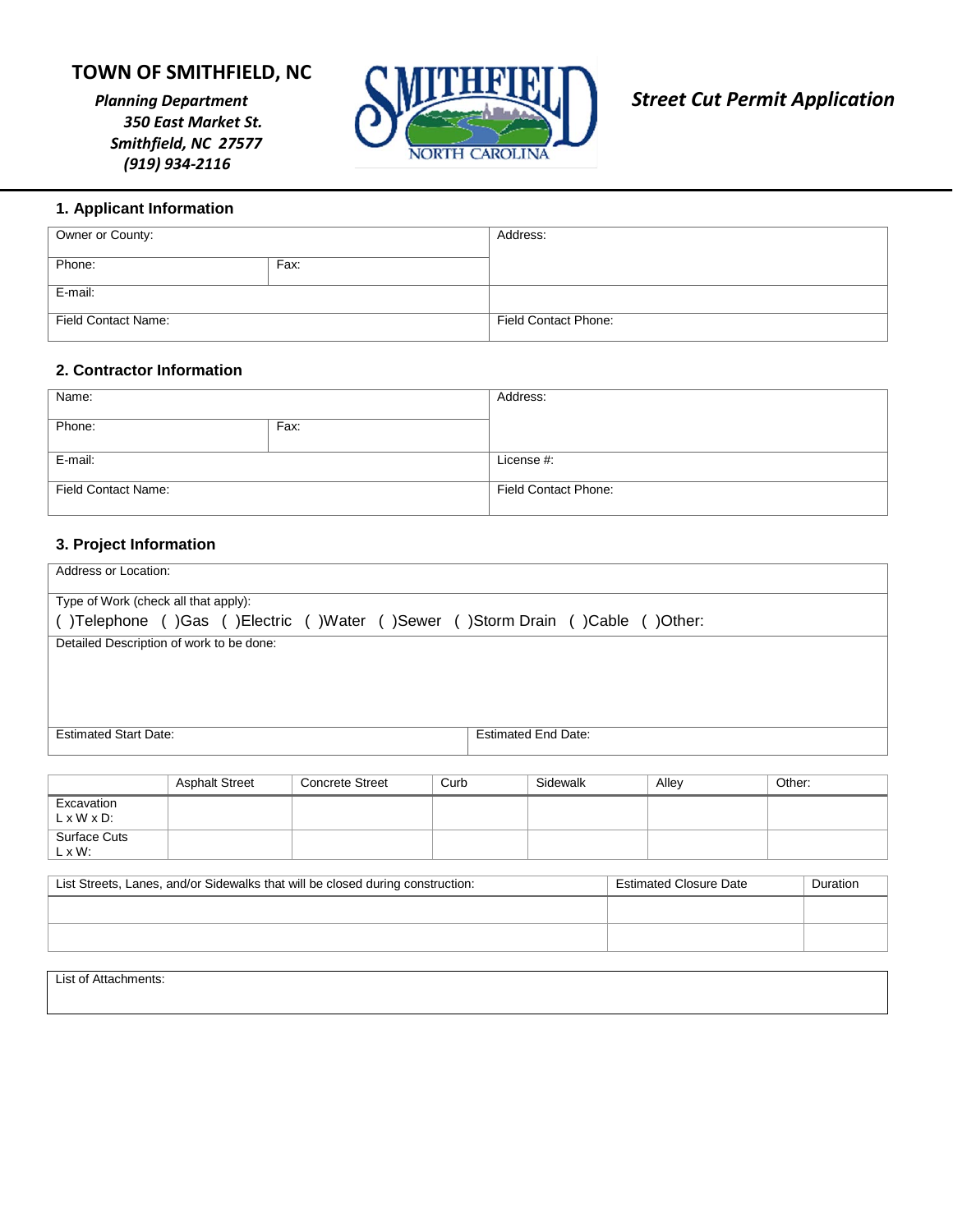I (we) hereby agree to be bound by the provisions of this permit, all applicable State and Federal Laws, all Town of Smithfield Standards, Specifications, Ordinances, and any other applicable regulatory requirements. I (we) agree that this permit shall become invalid, if during the performance of the work, a violation of the above occurs. Should a violation occur, and corrective actions directed by Town of Smithfield Public Works not be performed, I (we) understand that this permit shall be deemed "cancelled" and corrective actions will be performed and/or all improvements will be removed by a Third Party at the permit holder's sole expense.

| Applicant Signature: | Date.              |
|----------------------|--------------------|
| <b>Print Name:</b>   | Title / Authority: |

#### **Standard Provisions:**

- 1. The Public Works Director reserves the right to require any additional information he so desires, including design standards, drawings, and any other pertinent data.
- 2. Public Works will respond to the permit application within three (3) consecutive working days of submittal. Street cuts in emergency situations that threaten public health and safety are allowed without a permit; however a permit application shall be submitted the next business day.
- 3. A site plan is required for new construction and for revisions or relocations of existing infrastructure
- 4. Applicant is responsible for locating all existing utilities and is responsible for any repairs to existing utilities damaged as a result of the construction activities.
- 5. A copy of the approved permit must be kept available on the job site for the duration of work
- 6. All surfaces disturbed by the construction activity shall be restored or re-installed to pre-construction conditions.
- 7. Sidewalk and curb and gutter shall be removed to the nearest joint if within five (5) feet.
- 8. All construction activities shall be performed in a safe manner. All construction areas shall be continuously maintained in a safe manner, and shall not create any public hazards.
- 9. The permittee shall be responsible for the repair of any deficiencies in the right-of-way caused by the construction for two years after completion date. Failure to respond within 48 hours will authorize Town forces to make necessary repairs and back charge those repairs to the permittee. Emergency conditions will be repaired by the Town immediately and back charged.
- 10. Asphalt and concrete restoration shall be completed within 10 working days of completion of trench backfill operations. If pavement cannot be repaired with hot mix, it shall be cold patched and maintained as necessary throughout the winter. When hot mix becomes available, the temporary cold patch shall be removed and replaced with hot mix.
- 11. Issuance of this permit does not represent or guarantee the location or existence of any public right-of-way. The permittee is responsible for verifying the location of all right-of-ways.
- 12. Issuance of this permit does not grant any right to access or use private property.
- 13. The permittee is responsible for obtaining all necessary private or public easements for the proposed project.
- 14. Contractor shall notify Public Works one working day prior to work being performed, and also one working day prior to any required inspections. Contractor shall notify Public Works Contact Public Works when the work is completed at (**919) 934-2596.**
- 15. All Traffic Control must meet the NCDOT Manual for Uniform Traffic Control Devices standards and the placement and maintenance of devices are the sole responsibility of the applicant.
- 16. The Town reserves the right to stop any activity if adequate traffic control and/or safety devices are not utilized.
- 17. The applicant must notify all affected residents and businesses at least 48 hours in advance of a street closure.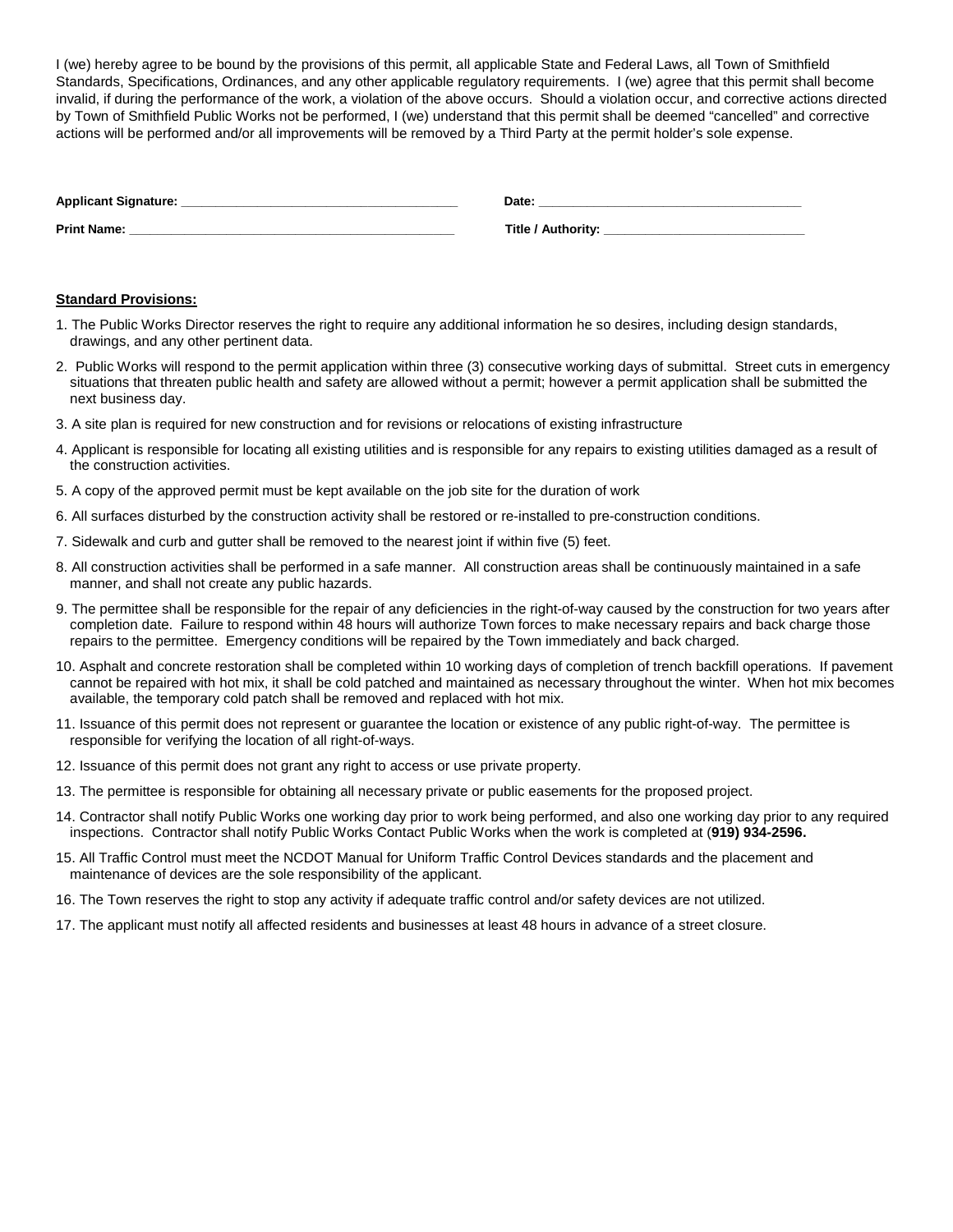### **Special Provisions:**

| () Traffic Control Plan Required                                                  |       |
|-----------------------------------------------------------------------------------|-------|
| Site Plan Required                                                                |       |
| Limited Construction Activity hours:                                              |       |
| () Financial Security Required (Bond, Letter of Credit, Letter of Responsibility) |       |
| () Inspections Required:                                                          |       |
| <b>Other Permits Required:</b><br>(                                               |       |
| () Permit Fee:                                                                    |       |
| () Permit expiration Date:                                                        |       |
| Other:                                                                            |       |
| Work Authorized:                                                                  | Date: |
| Public Works Director/Designee                                                    |       |

Final Inspection Passed: \_\_\_\_\_\_\_\_\_\_\_\_\_\_\_\_\_\_\_\_\_\_\_\_\_\_\_\_\_\_\_\_\_ Date: \_\_\_\_\_\_\_\_\_\_\_\_\_\_\_\_\_\_\_\_\_\_\_\_\_\_\_\_\_\_\_\_\_\_\_\_\_

Public Works Director/Designee